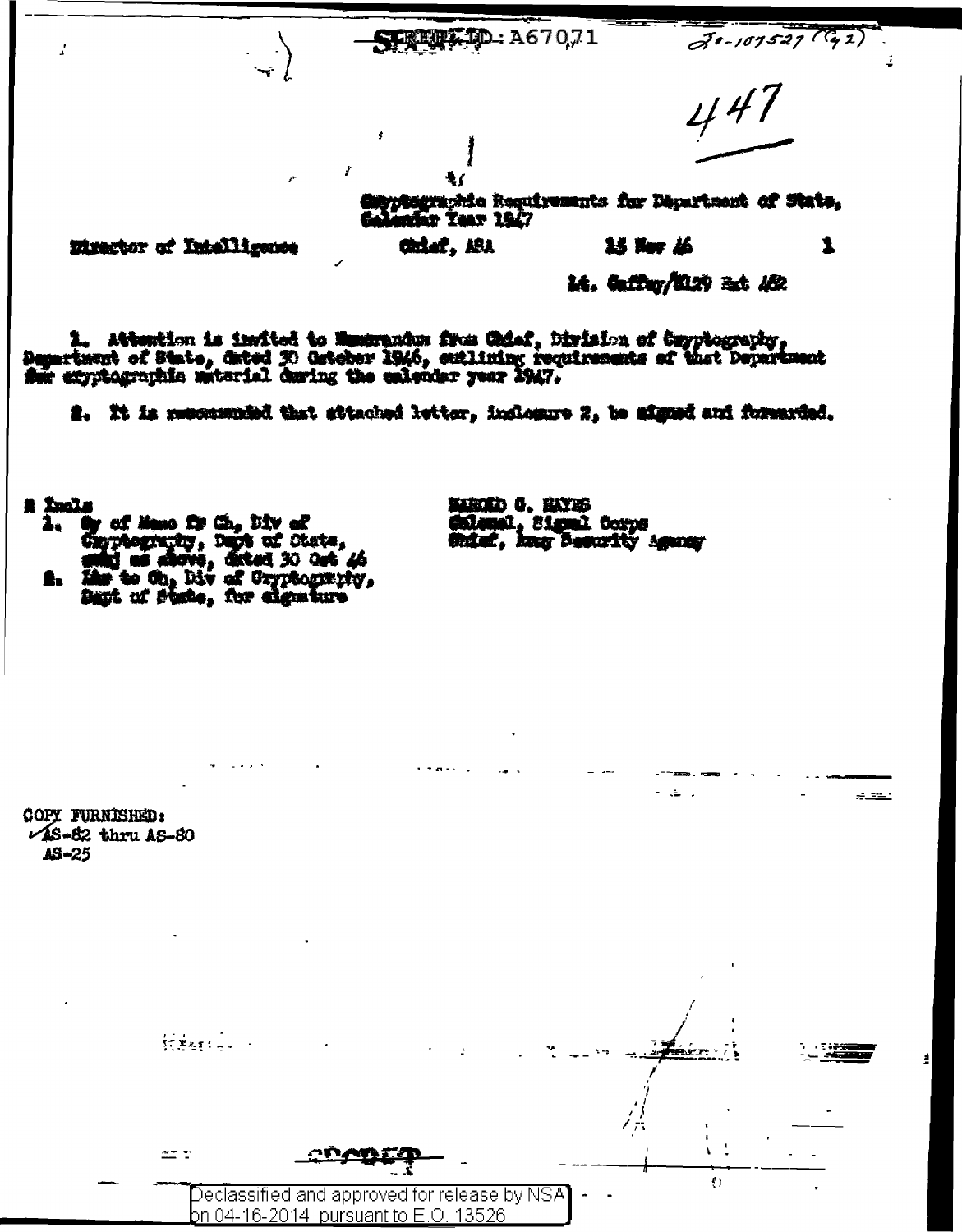

## **WASH DISTURE**

## **Cutober 30, 1946**

## **LEBEREN**

 $-2\epsilon$ 

GANDUN FOR CHIPY, ARM SYDURITY ACTION.

The exyptographic plan of the Bepartuant of State provides for procurement from the army Security Agency of the following material during

- (1) Approximately 75 editions of alphabet strips with an average of 150 ests of 30 strips per edition.
- (2) Approximately 25 editions of alphabet strips with an average ef 1000 sets of 30 strips per edition.
- (3) Approximately 1000 boxes (20 rolls to the box) of One Time Tapes for use with SIGNOT.

Firsical specifications for the above items are identical to Avey smadfloations.

24 is requested that the Aray Security Agency inform the Division af Cayptography of this Department, whether the above material can be prosured, and if so, the cost per unit, including steek,

Data negassary for production such as short titles, etc., will messagery each specific request for material. At the time of each request, a satisfactory delivery date will be worked out with the Amay Security Agency.

Reinbursement for exyptographic meterial procured by the Department<br>of State from the Army Security Agency during 1947 will be made by a<br>transfer of funds upon the completion of delivery of the above items or st. the end of the calendar year 1947.

> /n/ L. W. Parke L. W. PARKE Gaptain, USR,<br>Chiaf, Division of Cryptography.